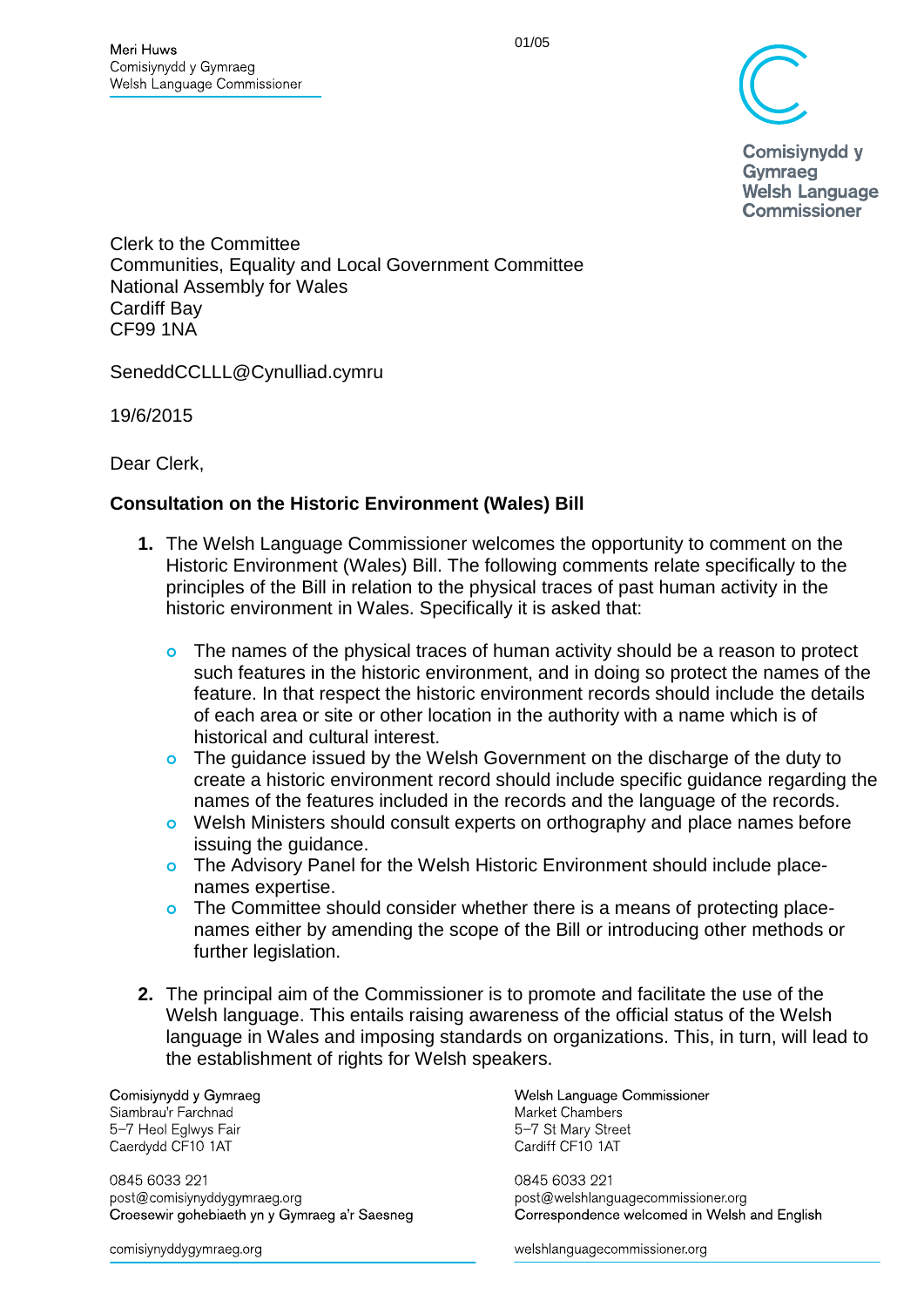

**Comisivnydd v** Gymraeg **Welsh Language Commissioner** 

Two principles underpin the work of the Commissioner:

- o In Wales, the Welsh language should be treated no less favourably than the English language;
- Persons in Wales should be able to live their lives through the medium of the Welsh language if they choose to do so.

In due course, secondary legislation will introduce new powers allowing the setting and imposing of standards on organizations. Until then, the Commissioner will continue to inspect statutory language schemes through the powers inherited under the Welsh Language Act 1993.

The post of Commissioner was created by the Welsh Language (Wales) Measure 2011. The Commissioner may investigate failure to implement a language scheme; interference with the freedom to use Welsh in Wales and, in future, complaints regarding the failure of organizations to comply with standards.

One of the Commissioner's strategic objectives is to influence the consideration given to the Welsh language in policy and legislative developments. Thus, one of the Commissioner's principal roles is to provide comments in accordance with this remit, acting as an independent advocate on behalf of Welsh speakers in Wales who might be affected by these proposed changes. Such an approach is advocated to avoid any potential compromise of the Commissioner's regulatory functions and should the Commissioner wish to conduct a formal review of individual bodies' performance or the Welsh Government's performance in accordance with the provisions made in the Measure.

### **3. The Commissioner's activities in the field of place-names**

A *living language: a language for living, the Welsh Government's Language Strategy 2012-17* states that the Welsh Language Commissioner will 'coordinate the standardisation of Welsh place-names'. The Welsh Language Commissioner also has a responsibility to provide advice on the standard forms of Welsh place-names. This responsibility was transferred to the Commissioner when the Welsh Language Board came to an end in 2012. The Commissioner has no statutory powers in the field and its recommendations and advice have no legal force, but recommendations on the standard forms of place-names are provided to organizations of all kinds, including the Welsh Government and local authorities. The Commissioner has a panel of experts, the Placenames Standardization Panel that supports the work of the Commissioner in recommending the standard forms of place-names. The Commissioner's work in this area focuses on the names of settlements (towns, villages etc.) rather than on names in the landscape or the names of physical traces of human activity such as buildings etc.

#### **4. Historic Environment (Wales) Bill – definition of monuments (section 22)** Section 528 of the explanatory memorandum for the Historic Environment Bill (Wales) sets out that 'the focus of the Historic Environment (Wales) Bill is on the protection and sustainable management of the physical traces of past human activity in the historic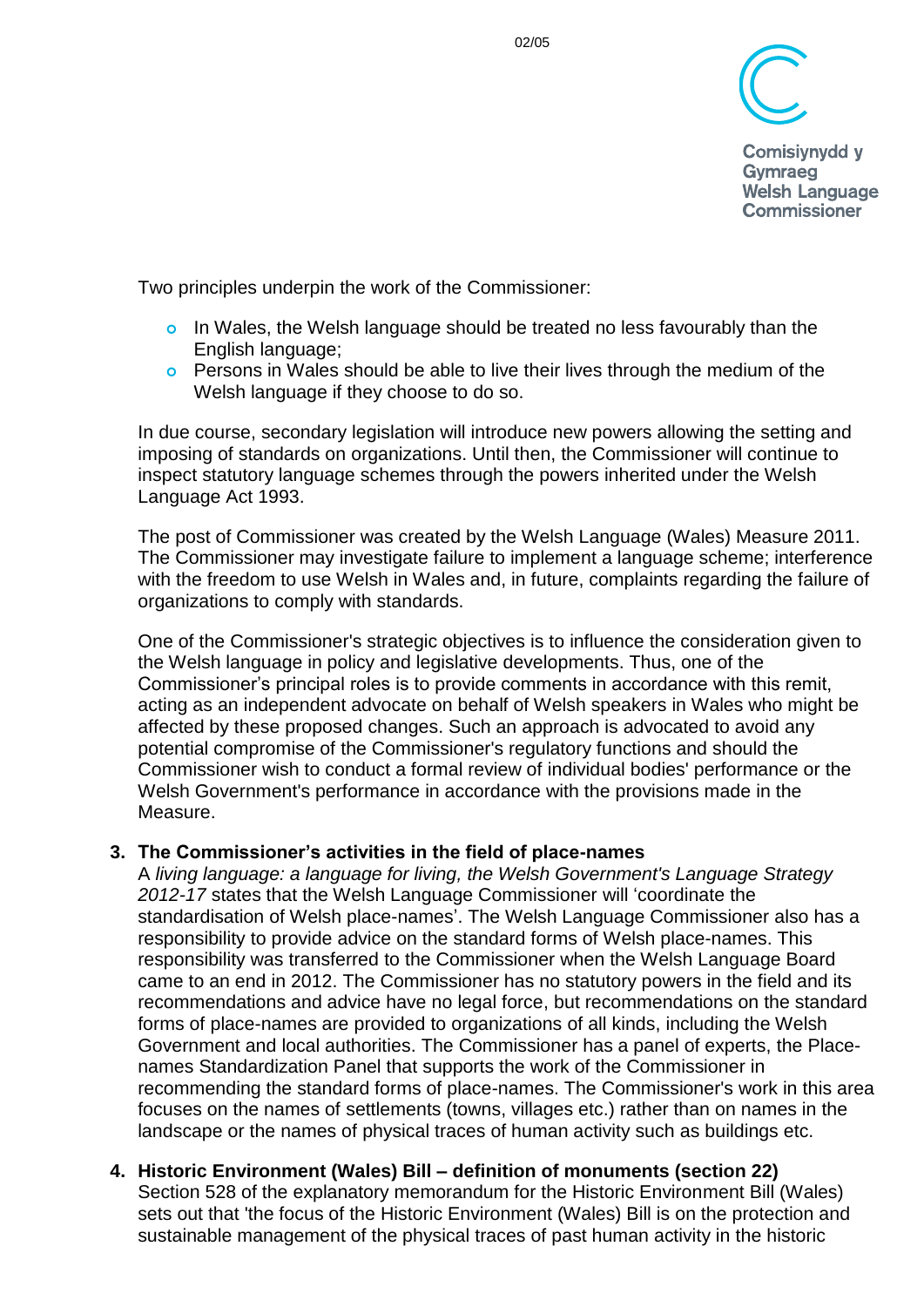

**Comisivnydd v** Gymraeg **Welsh Language Commissioner** 

environment — including archaeological sites, monuments and historic buildings'. It also states that the 'protection of place names falls outside the scope of the Bill'. While the focus of the Commissioner's work is on the names of settlements as explained above, the following comments deal with the relationship between names and the physical traces of past human activity on historical sites.

There is considerable concern in many communities in Wales that the names of historical houses and buildings, which are names that are as old as the buildings themselves, are being changed. The meaning and origin of the name of a feature in the historic environment can reveal much about it, including its origin and provenance; the historical use made of it; who lived or used it; how and with what it was constructed etc. This has implications for the historic environment because the names of the physical features of human activity are, as much as the features themselves, 'a precious and irreplaceable legacy for the nation [....] have left an imprint on our national culture and identity by [...] generating a sense of place and belonging' as set out in section 6 of the explanatory memorandum to the Bill. Indeed it could be argued that the danger and risk to the survival of some of these names is equal in some cases to the risk to the survival of the historic environment itself.

With this in mind, Section 22 of the Bill extends the definition of a scheduled monument in the Ancient Monuments and Archaeological Areas Act 1979 to include 'any site in Wales comprising any thing, or group of things, that evidences previous human activity.' The name of a feature in terms of its meaning and provenance is evidence of previous human activity. Although the Explanatory Memorandum sets out that the protection of placenames falls outside the scope of this Bill, it is a pity therefore that there is no intention of doing so in the Bill. This could be done, for example by defining monuments because of the value of their names as evidence of past human activity, or by maintaining a register of names which are of historic importance, in the same way that there is an intention to maintain a register of historic parks and gardens (Section 18). I ask the Committee to consider ways of protecting place-names, either by extending the scope of this Bill or by introducing other methods or further legislation.

### **5. Historic Environment Records (Section 44, 33 of the Bill)**

Section 44 of the Bill states that 'each local planning authority in Wales must create and keep up to date a historic environment record'. Section 33(h) of the Bill states that the historic environment record must include 'details of every other area or site or other place in the authority's area which the authority considers to be of historic, archaeological or architectural interest'. A draft version of the guidelines for the creation of historic environmental records has been made available alongside this Bill. I note that the guidelines explain that an association with a place-name could mean that a feature is included in the historic environment record. I ask that you therefore consider including a specific definition in the Bill that states that the historic environment record should include the details of every other area or site in the authority's area which is of 'toponymical interest', or that its name is of 'historical and cultural importance'.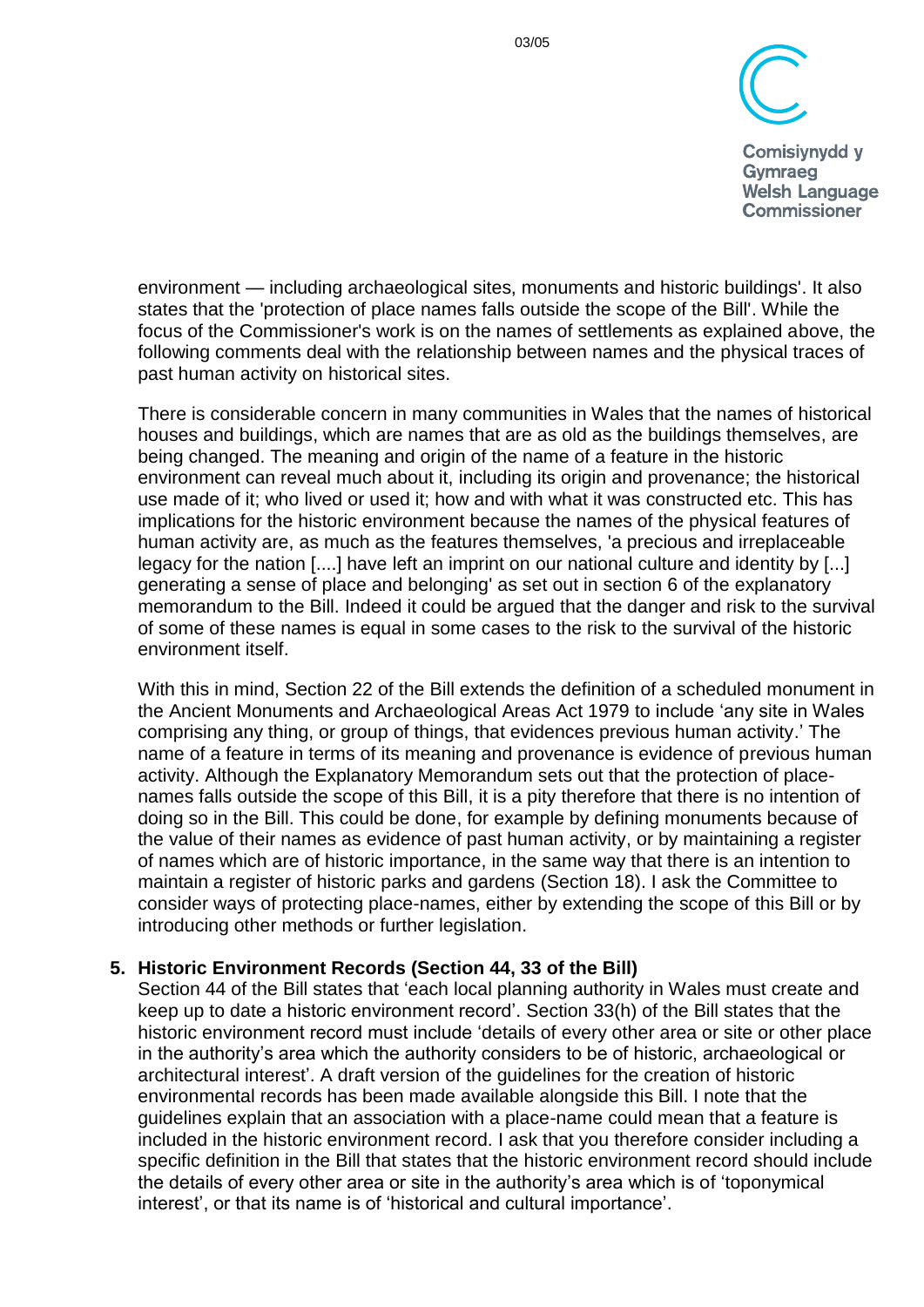

**Comisivnydd v** Gymraeg **Welsh Language Commissioner** 

# **6. Guidance (Section 4, 36 of the Bill)**

Section 36 of the Bill gives details of the guidance given by the Welsh Government on the discharge of the duty to create a historic environment record. The guidance should state specifically that the records should be bilingual and of the same standard in Welsh and English in accordance with the requirements that will be made of local authorities under the Welsh Language (Wales) Measure 2011.

I ask that the guidance also specifies the need to give due attention to the orthographic accuracy and source of the names of the features included in these records and that the Welsh or English names, or the names in both languages if they exist<sup>1</sup> are published. They are public records and should therefore be correct, not only from a historical point of view, but also from a linguistic point of view in order to avoid any ambiguity. I recommend that the guidance includes the need to consult with experts on language and place-names when creating the historic environment records.

The draft guidance published also deals with information technology in terms of public access and compliance with data standards. The guidance should refer specifically to the need to maintain and share bilingual data and provide bilingual on-line services in accordance with the Welsh Language (Wales) Measure 2011. A non statutory guidance on considering the Welsh language and bilingualism in technology, website and software is available on the Commissioner's website<sup>2</sup>.

I also ask that the guidance states that the owners of the physical features that are recorded should not change their names because their names and their provenance are integral parts of the features themselves.

36 (3) (b) sets out that Welsh Ministers must consult with 'such other persons as the Welsh Ministers consider appropriate' before issuing guidance. I recommend that these persons should include experts on place-names and Welsh orthography.

## **7. Advisory Panel on the Welsh Historic Environment (Section 4, 37)**

The Bill requires that Welsh Ministers establish an Advisory Panel on the Welsh Historic Environment with the purpose of providing Welsh Ministers with 'advice on matters relating to the formulation, development and implementation of policy and strategy in relation to the historic environment in Wales'. As noted above, the names of physical features give cultural and historical value to the features themselves and the origin and orthography of these names are key issues when formulating, developing or implementing policy and strategy for the historic environment. Therefore, the Panel should give due regard to the need to protect the names of the historic environment. To enable this, the Panel should consult with specialists in the field of place-names when compiling its work programme and should ideally include at least one member with expertise in this field.

2 *Technoleg, Gwefannau a Meddalwedd: Ystyried y Gymraeg*,

 $\overline{a}$ 

 $1$  The names of physical traces of human activity will either be in Welsh only (the majority), in English only or in some rare cases bilingual. They do not need to be bilingual if they are only in one language.

ht*tp://www.comisiynyddygymraeg.org/English/Publications%20List/Technoleg%2c%20Gwefannau%20a%20Meddalwedd%20- %20Technology%2c%20Websites%20and%20Software.pdf (accessed 17 June 2015)*